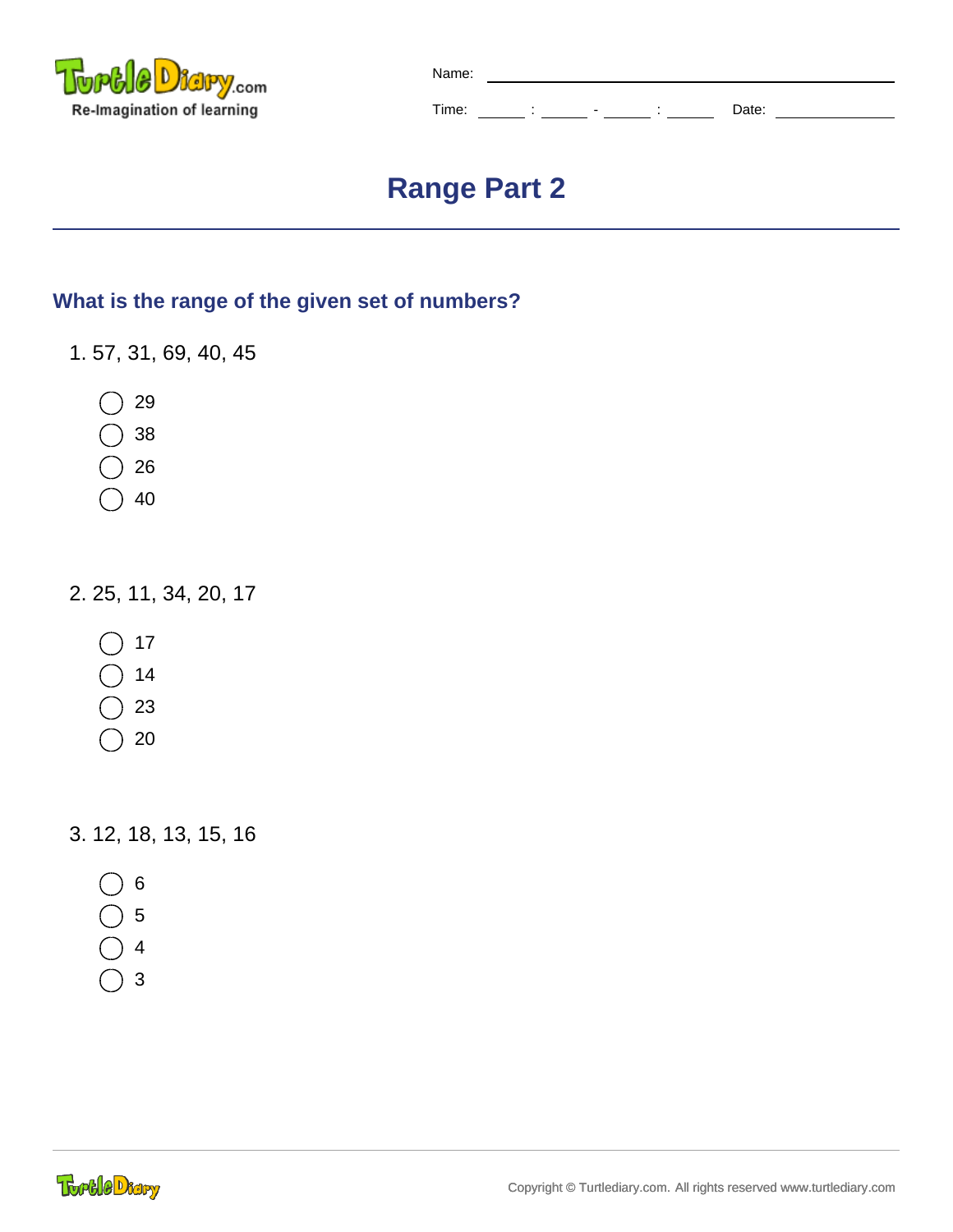4. 26, 22, 24, 29, 21

- $\bigcirc$  8
- 5
- 7
- 
- $\bigcirc$  3

5. 41, 45, 46, 43, 47

- $\bigcirc$  6
- 5
- 4
- $\bigcap$  7

6. 98, 99, 94, 90, 93

- $\bigcirc$  6
- $\bigcirc$  9
- $\bigcirc$  8
- $\bigcap$  5

7. 55, 53, 57, 51, 52

- 4
- 6
- 5
- $\bigcap$  7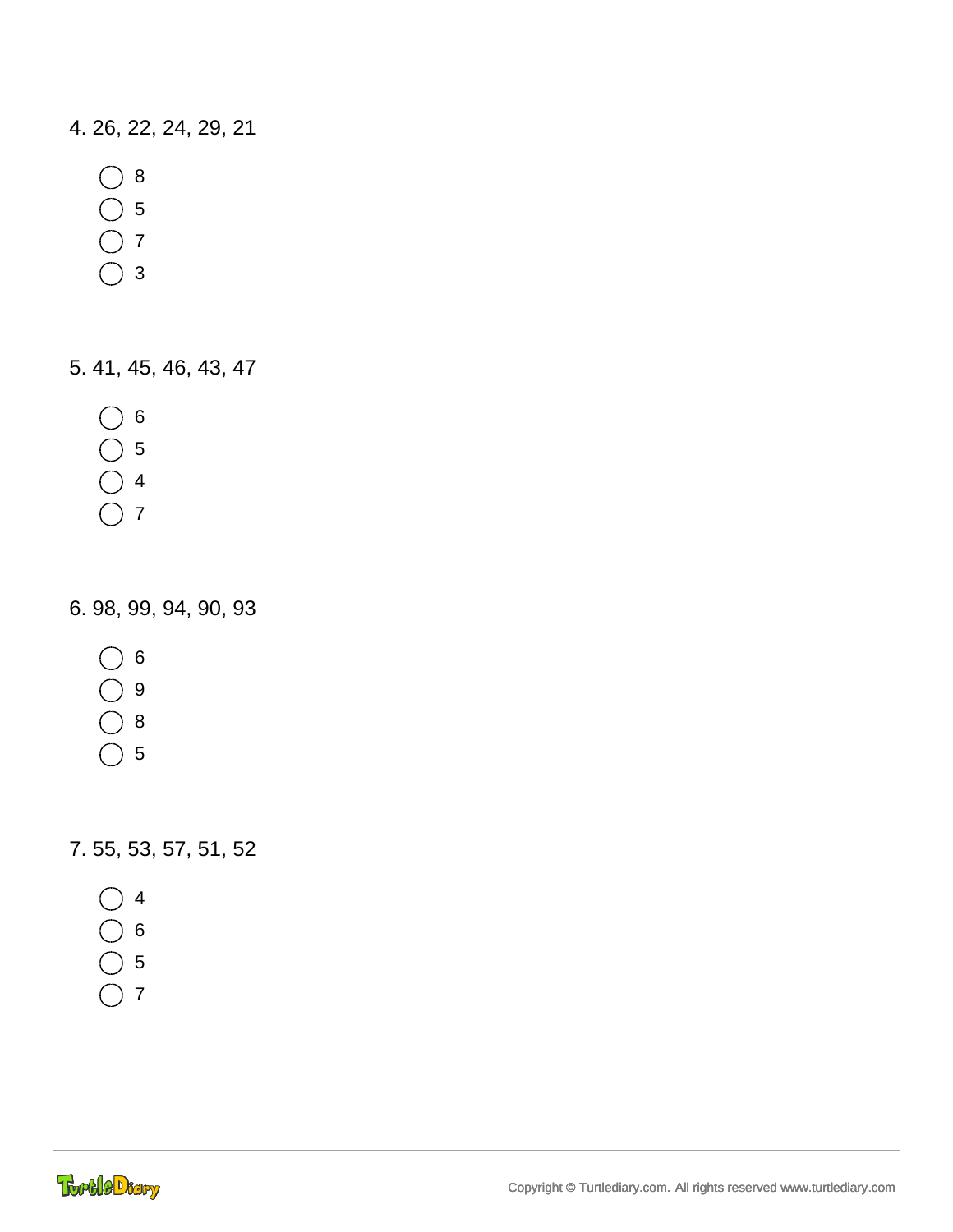8. 20, 29, 24, 32, 30

- $\bigcirc$  10
- $\bigcirc$  8
- $\overline{O}$  12
- $\bigcirc$  6

9. 10, 14, 23, 21, 22

- $\bigcap$  13
- $\bigcirc$  12
- $\bigcap$  9
- $\bigcap$  10

10. 54, 68, 57, 72, 70

- $\bigcap$  14
- 15
- 16
- $)$  18

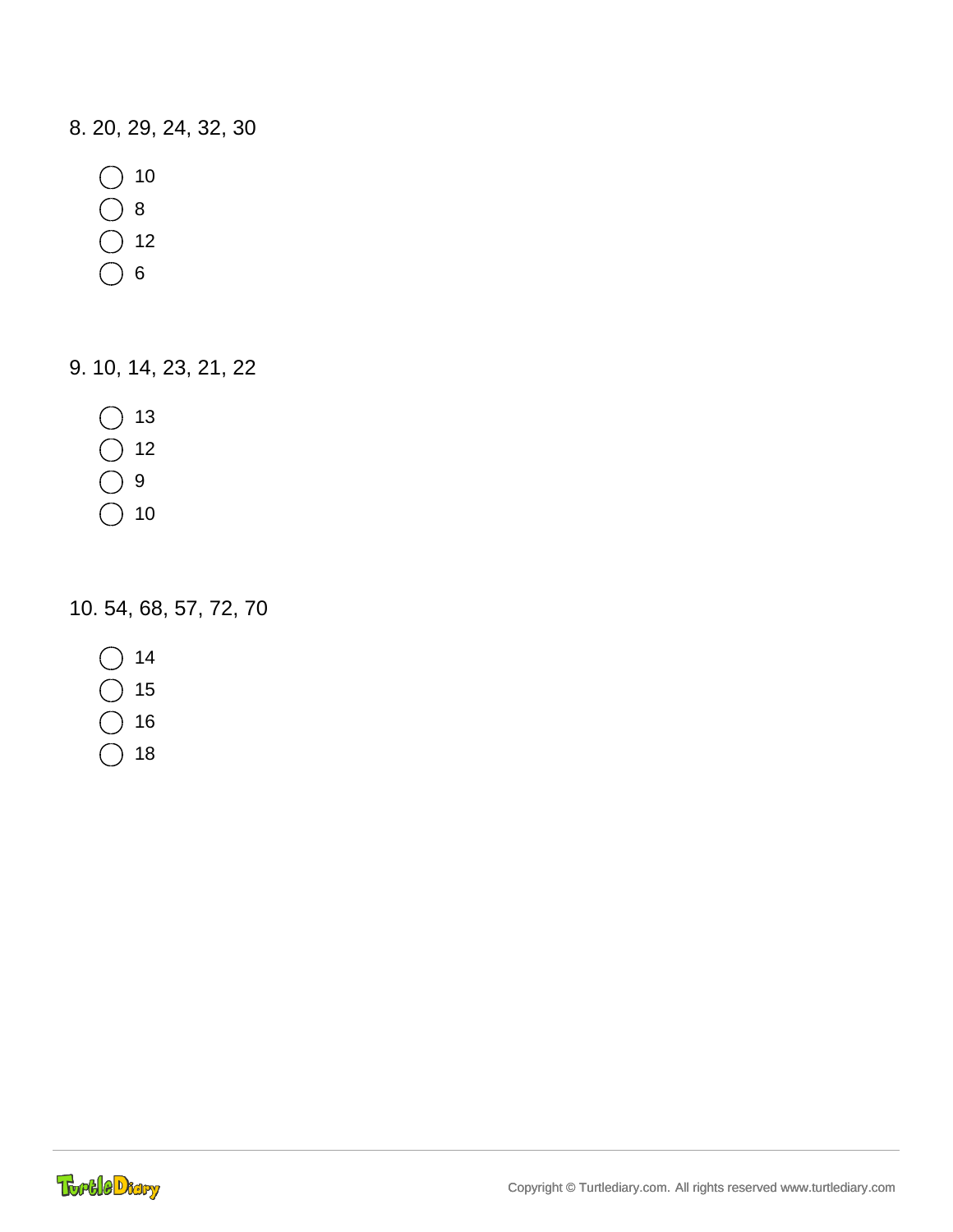**Following are the number of glasses of water people drink in a day. Find the range of the number of glasses of water.**

11.

| Name    | <b>Number of Glasses</b> |
|---------|--------------------------|
| Dave    | ₩ Ⅲ                      |
| Brian   |                          |
| Joe     | Jłł 1                    |
| Chris   | ₩                        |
| Jack    |                          |
| Richard |                          |

5

6

4

 $\bigcap$  2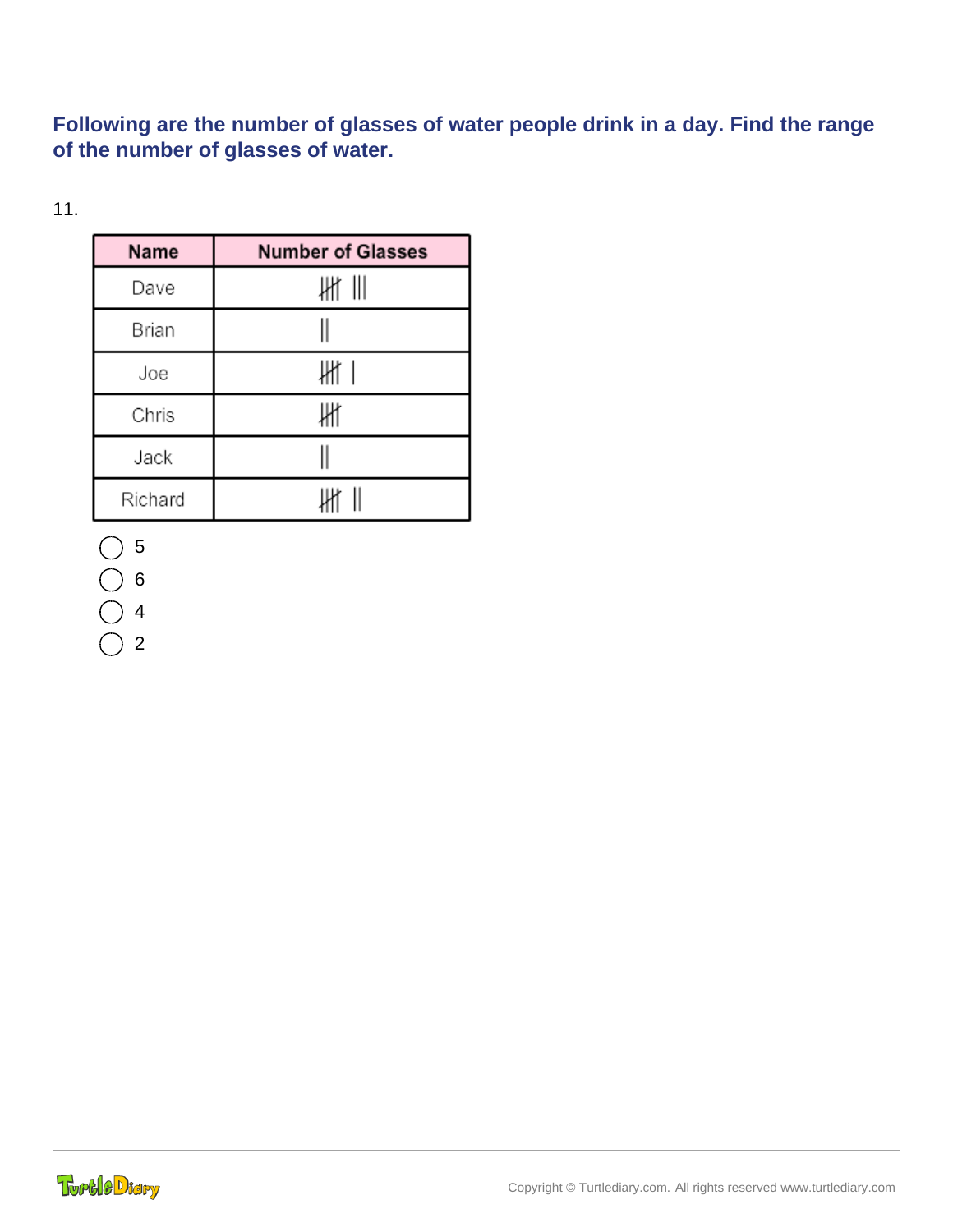## **Look at the given graph representing the test scores for a group of 10 students. Find the range of the test scores.**



12.

Toptle Diary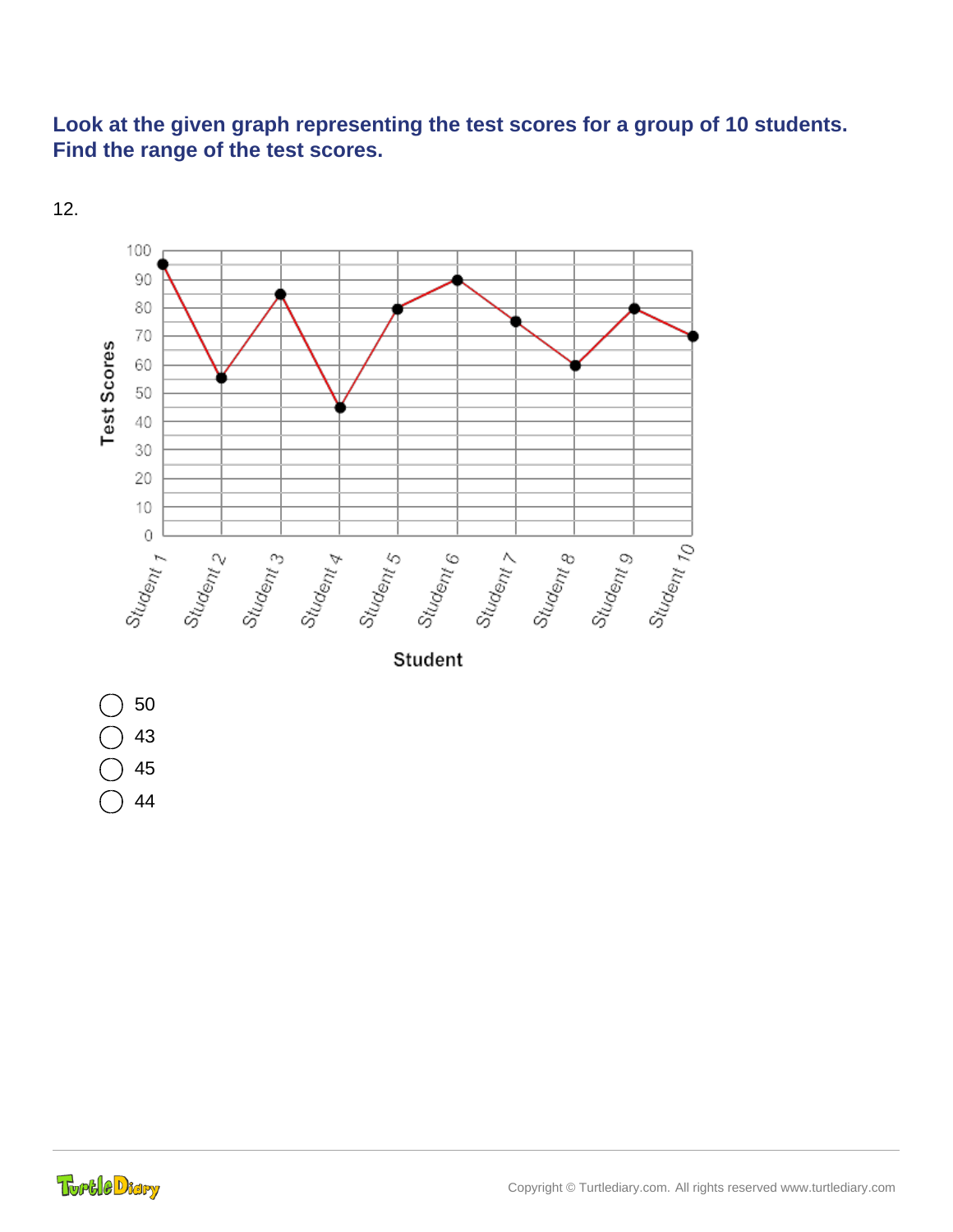## **Look at the given data representing number of visits to playground of each student in Miss Mary's class in a week. Find the range of the number of visits to the playground.**



13.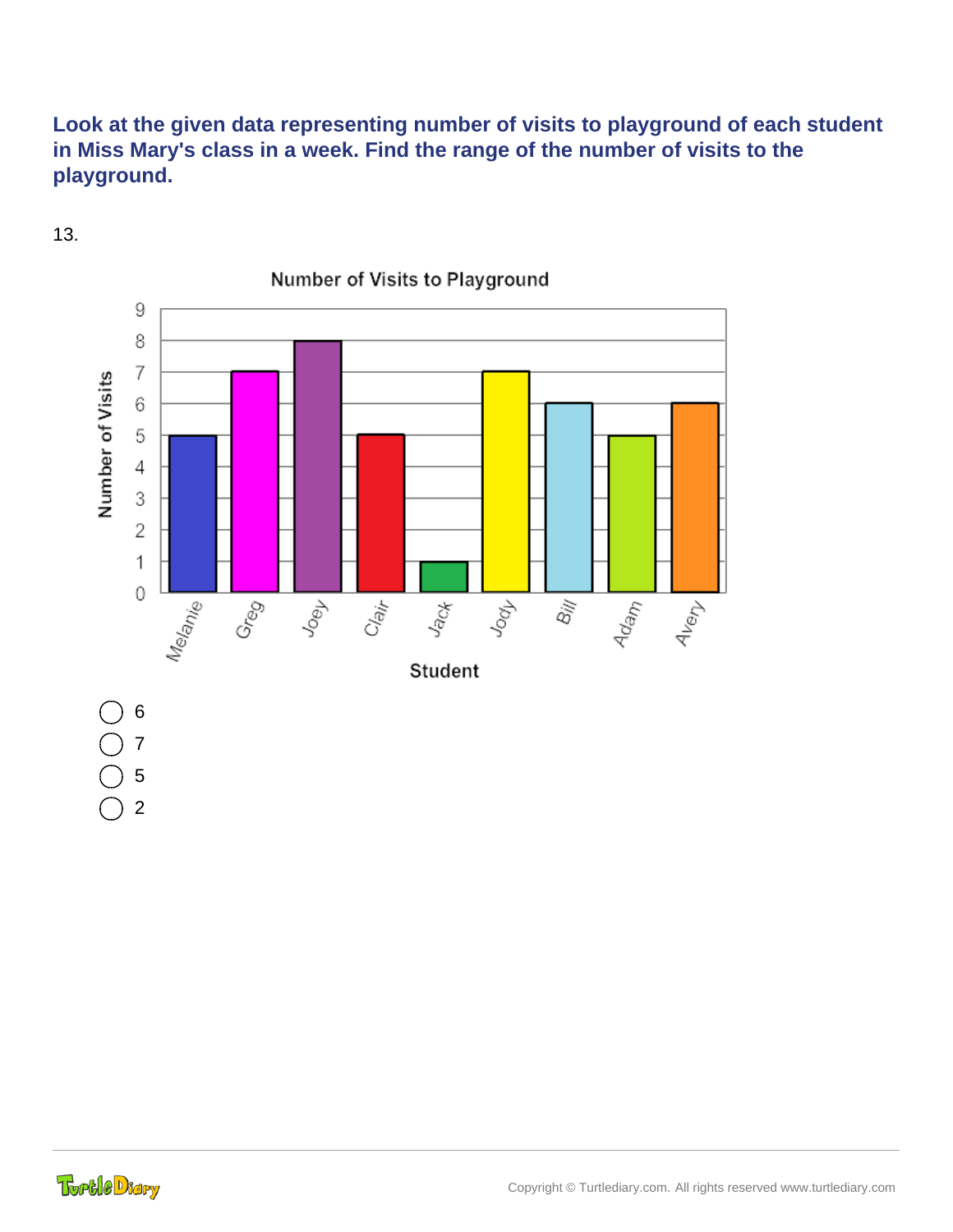**The following table shows the number of books checked out from the library each day for a week. Find the range of the number of books checked out.**

| 14.                                       |                        |  |  |  |  |  |
|-------------------------------------------|------------------------|--|--|--|--|--|
| <b>Books Checked Out from the Library</b> |                        |  |  |  |  |  |
| Day                                       | <b>Number of Books</b> |  |  |  |  |  |
| Monday                                    | 10                     |  |  |  |  |  |
| Tuesday                                   | 14                     |  |  |  |  |  |
| Wednesday                                 | 23                     |  |  |  |  |  |
| Thursday                                  | 5                      |  |  |  |  |  |
| Friday                                    | 16                     |  |  |  |  |  |
| Saturday                                  | 26                     |  |  |  |  |  |
| Sunday                                    | 7                      |  |  |  |  |  |
| 21<br>1 O                                 |                        |  |  |  |  |  |

()18

 $)$  19

10